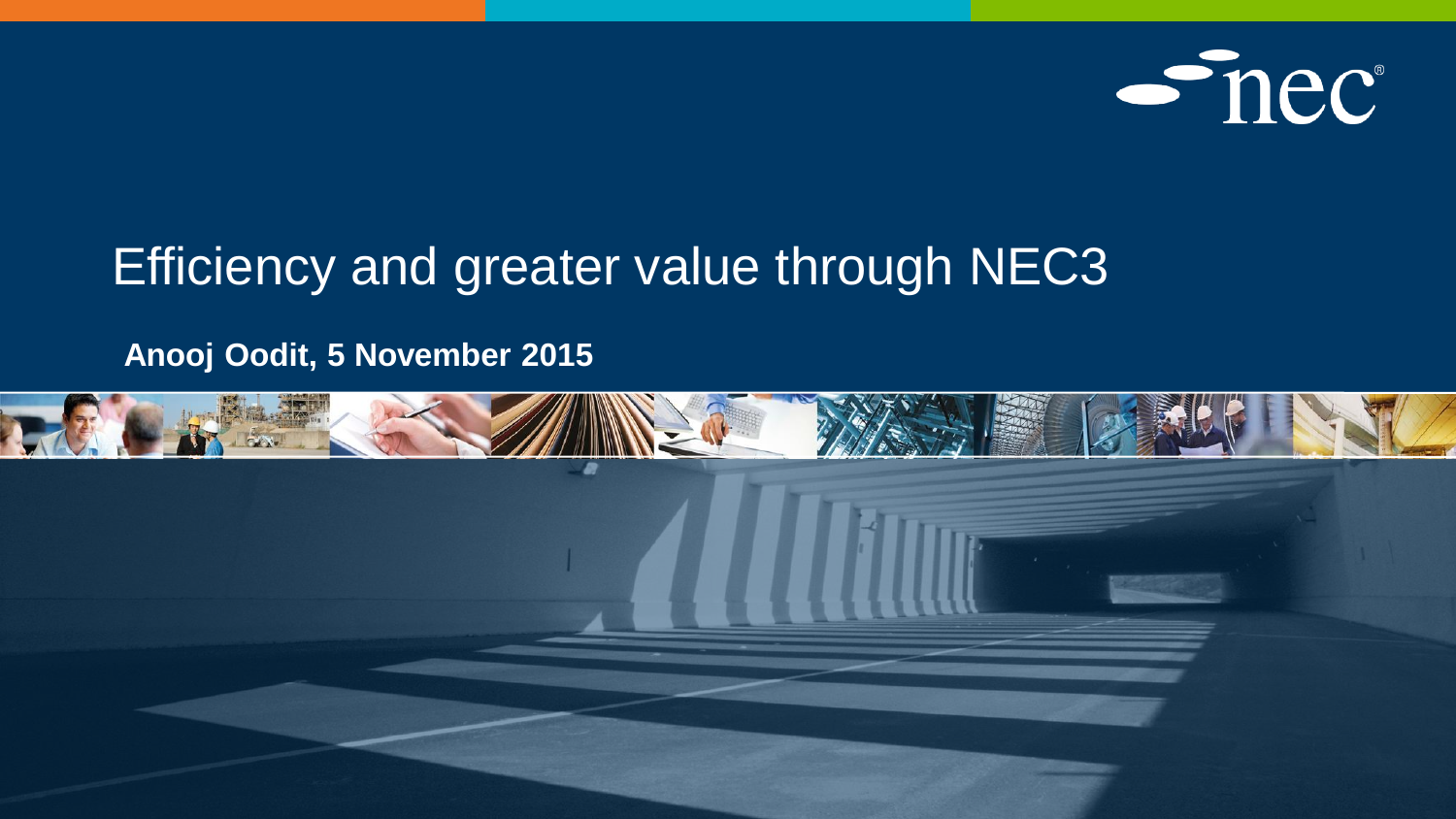#### Introduction and Agenda



• This presentation will review the changing landscape of the construction industry and how efficiency and greater value can be achieved using NEC3 contracts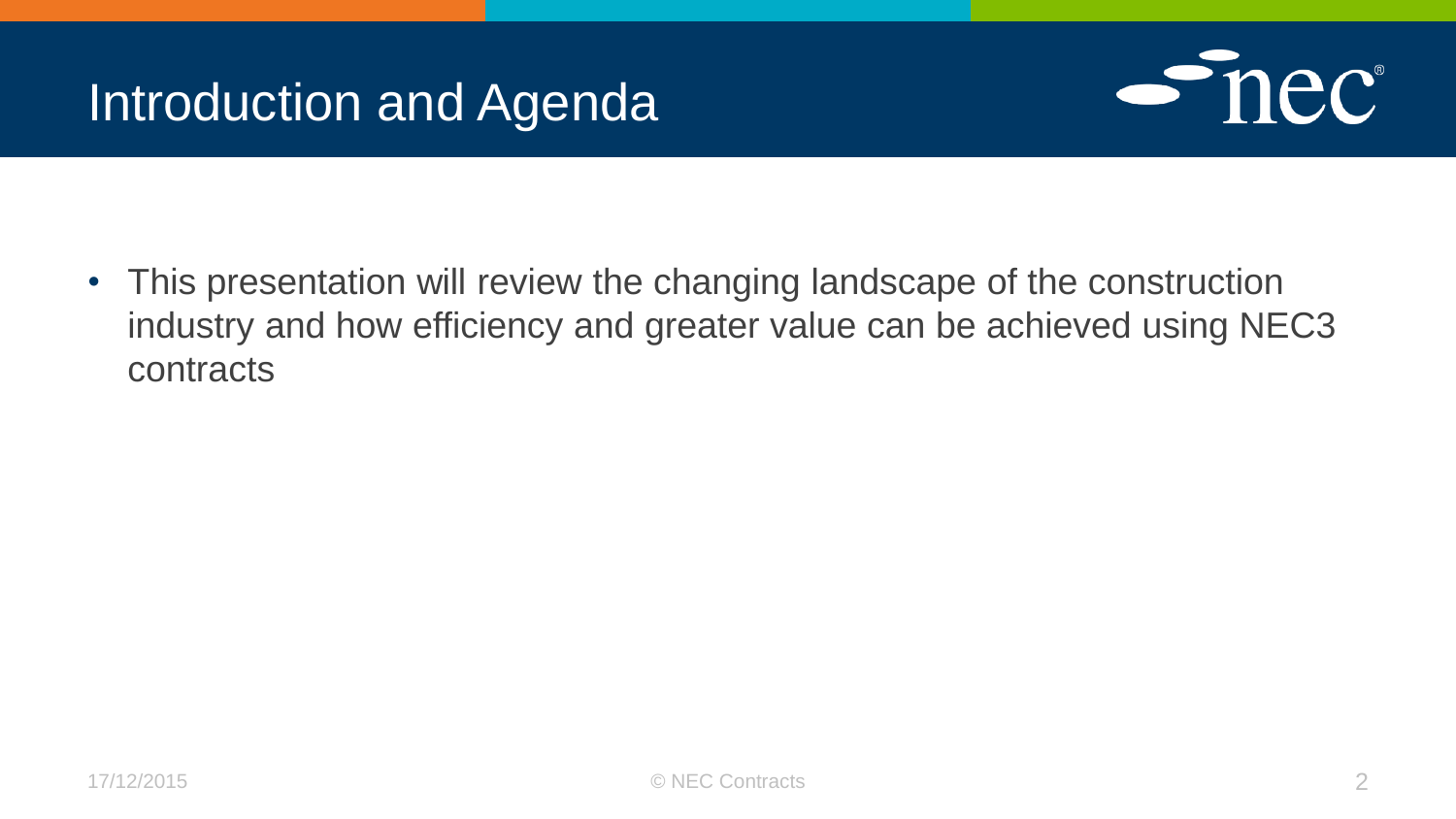#### The common ingredients



## Accept the Need

# **Embrace** Change

## Enable competence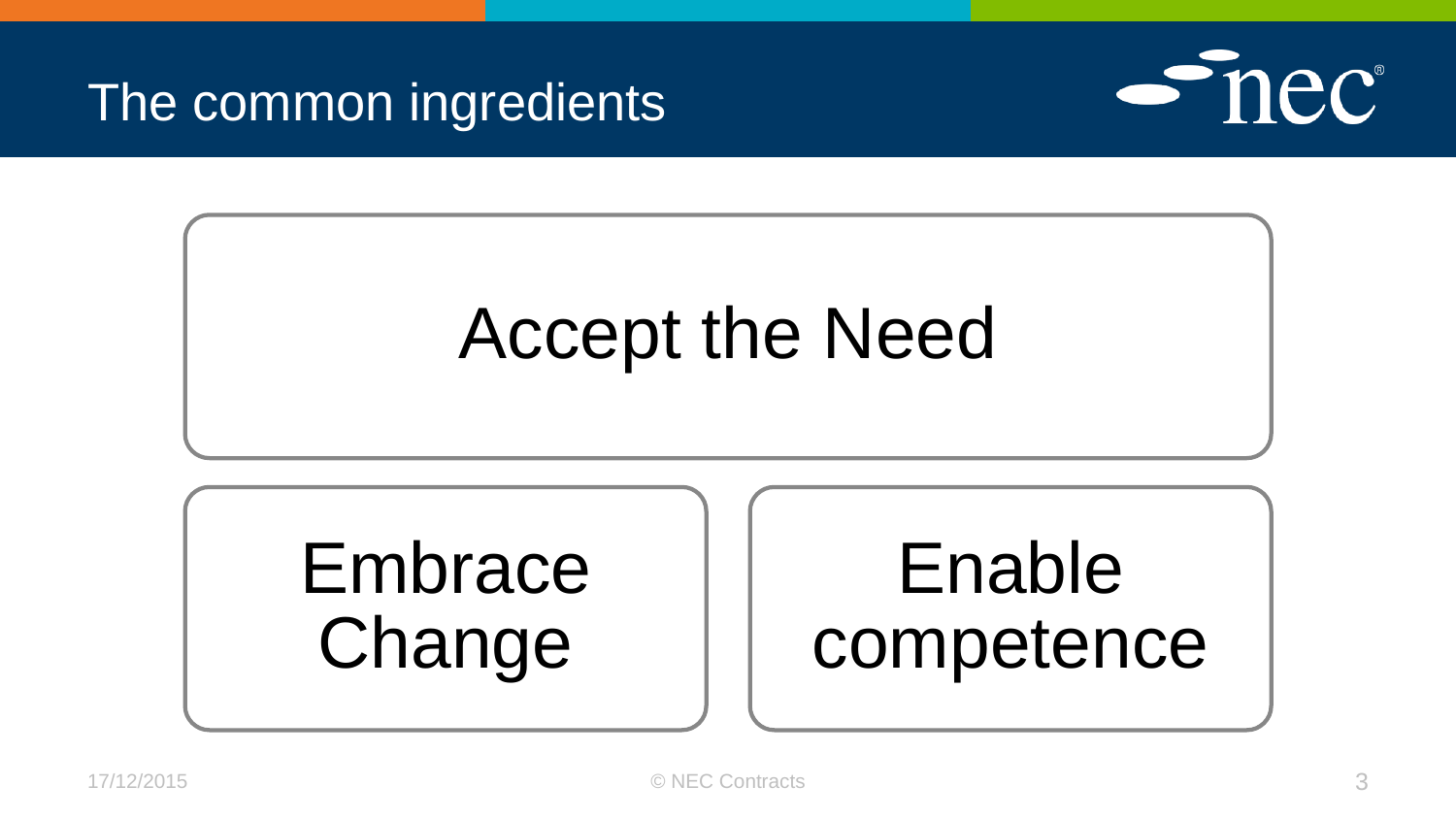#### Is there a need?





- Industry challenged to:
	- Adopt a partnering/collaborative approach
	- Create the right commercial environment to stimulate innovation
	- Measure performance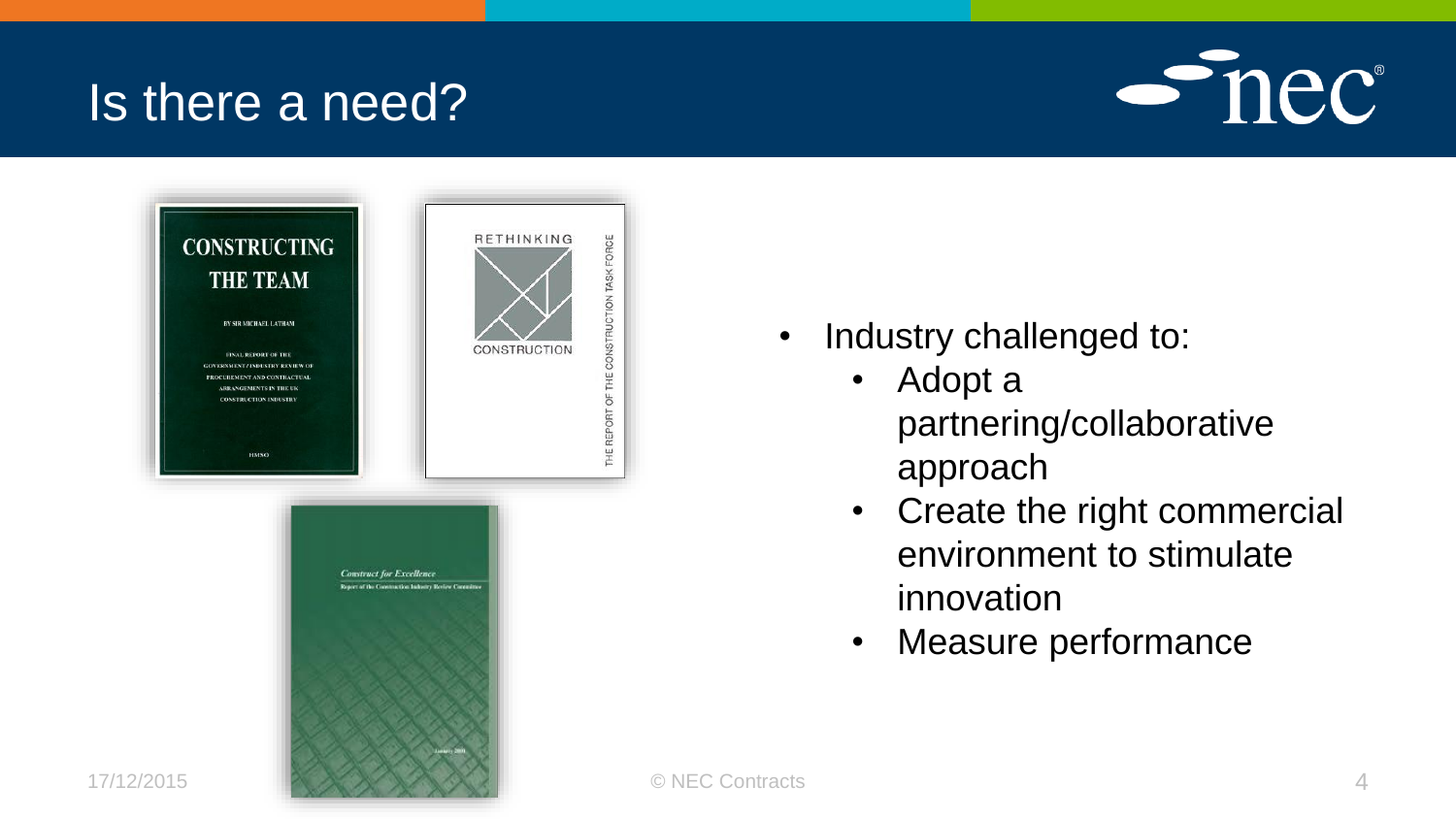#### Embrace Change - Industry



- Challenge accepted by leading employers
- NEC adopted as a statement of intent
- Use of adjudication to fastrack resolution
- User group creation of advocates, expertise, support
- Government endorsement
- Seen as better way to contract delivers benefits
- Built a track record of success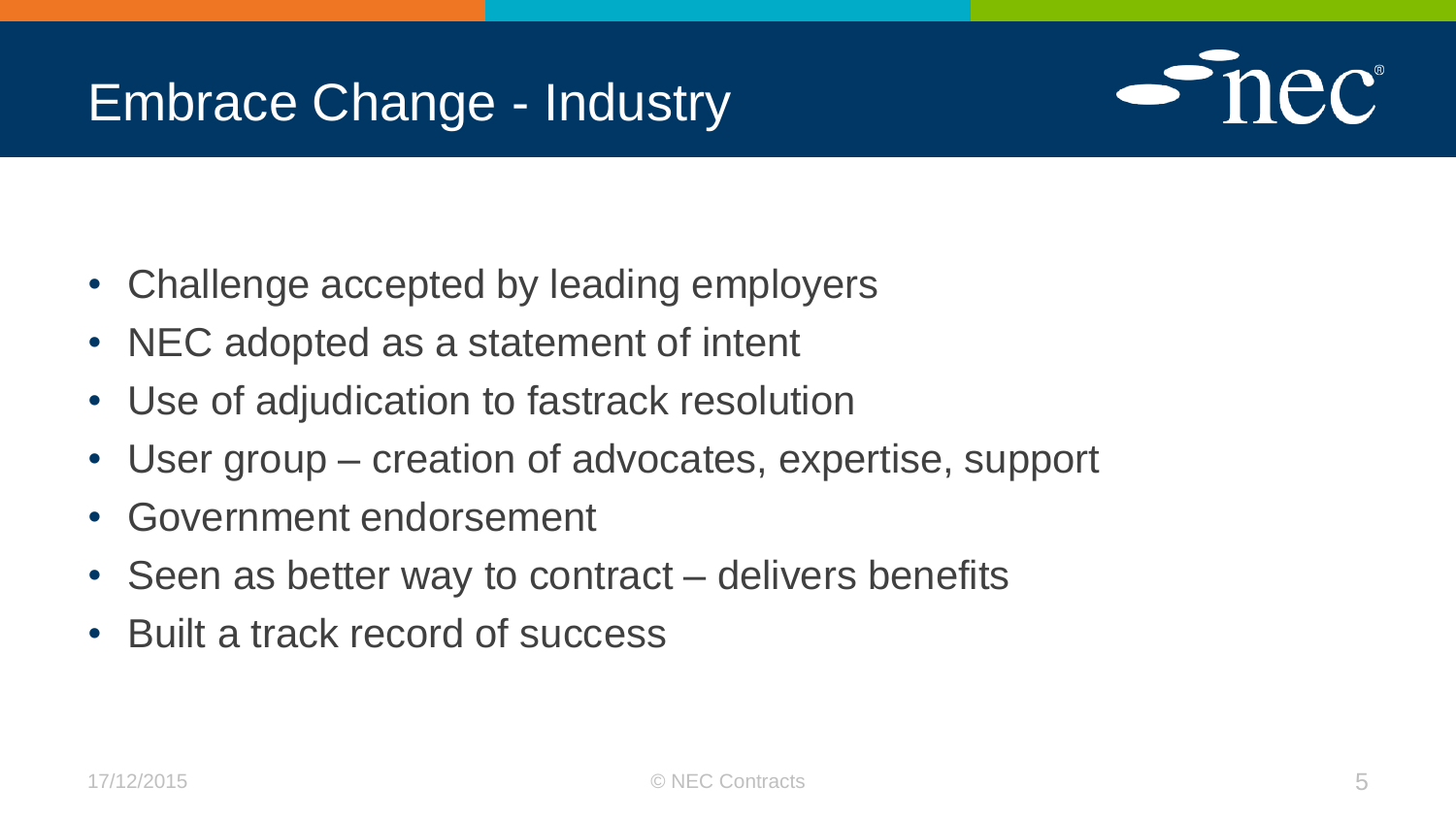#### Embrace Change - Clients



- Early adopters embraced change and used key value levers:
	- Visibility of work pipeline
	- Programme of work
	- Early supplier involvement
	- Longer term arrangement
	- Co-located, no man-marking
	- Collaborative working
	- Mature processes
- Enable supply chain to succeed 17/12/2015 © NEC Contracts 6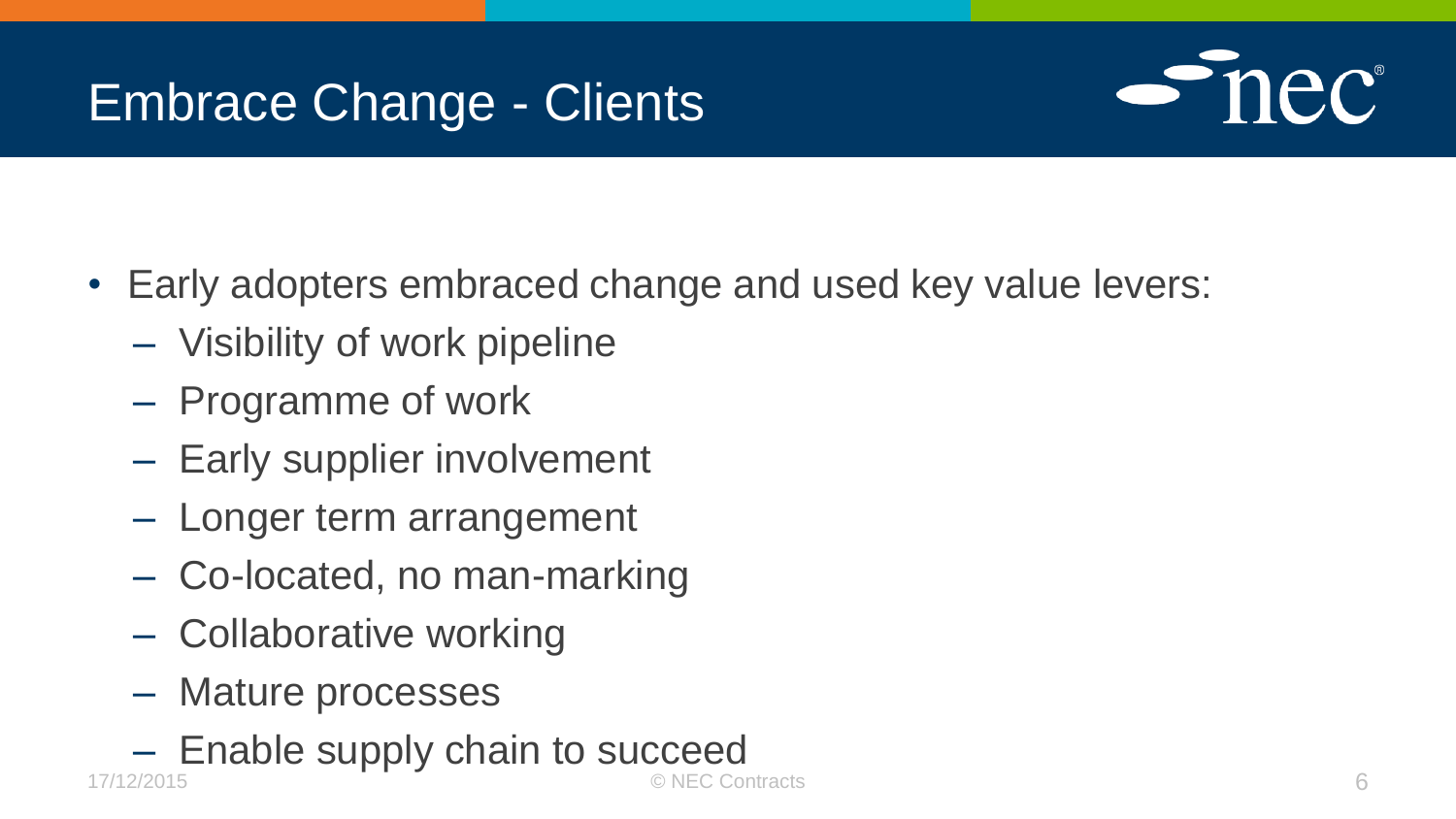#### Embrace Change - Supply Chain



- New business model
- Rewarded for the value created
- Professionalised approach
- Pro-active management
- Evidence based performance
- New currencies
- Repeat work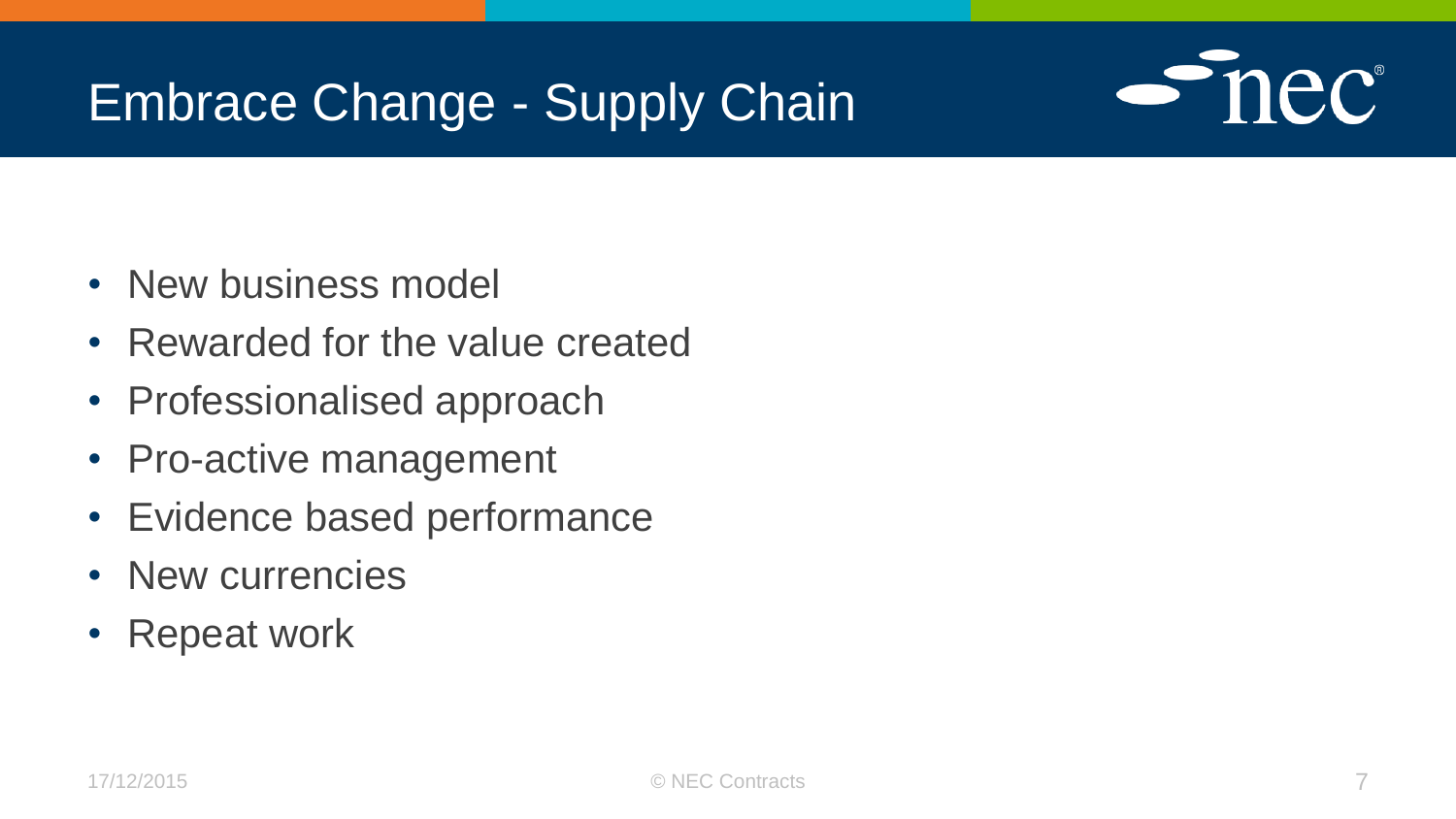#### Familiar?



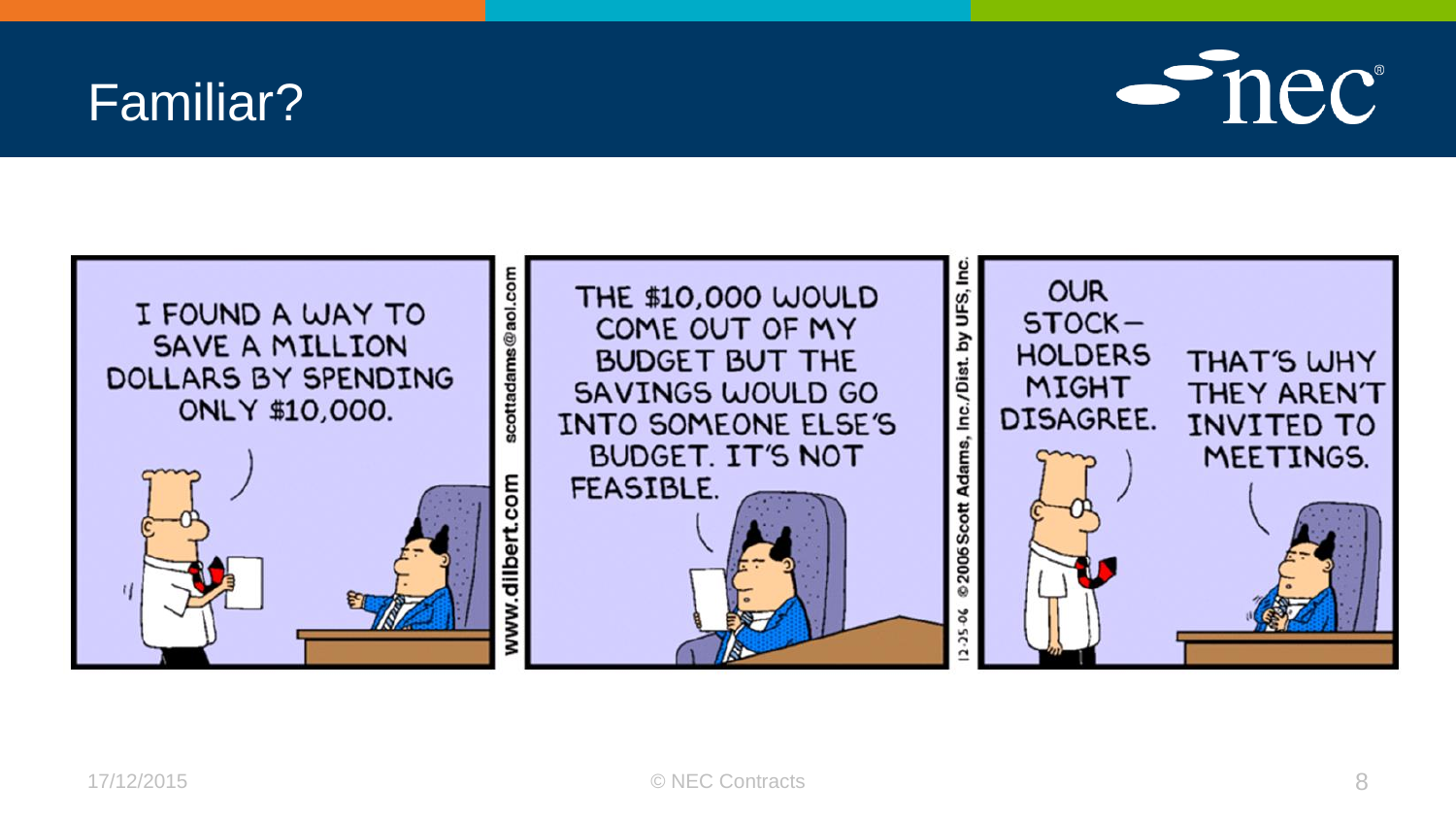## Enable Competence using NEC



- Recommended by Governments, World Bank and Practitioners
- Encourages co-operation
- Flexible as regards scope, price system
- Project Manager is central and has to make decisions!
- Out-turn cost and completion date always visible
- Problems dealt with as they occur; called 'Compensation Events'
- Clarity and Simplicity
- Stimulus to Good Management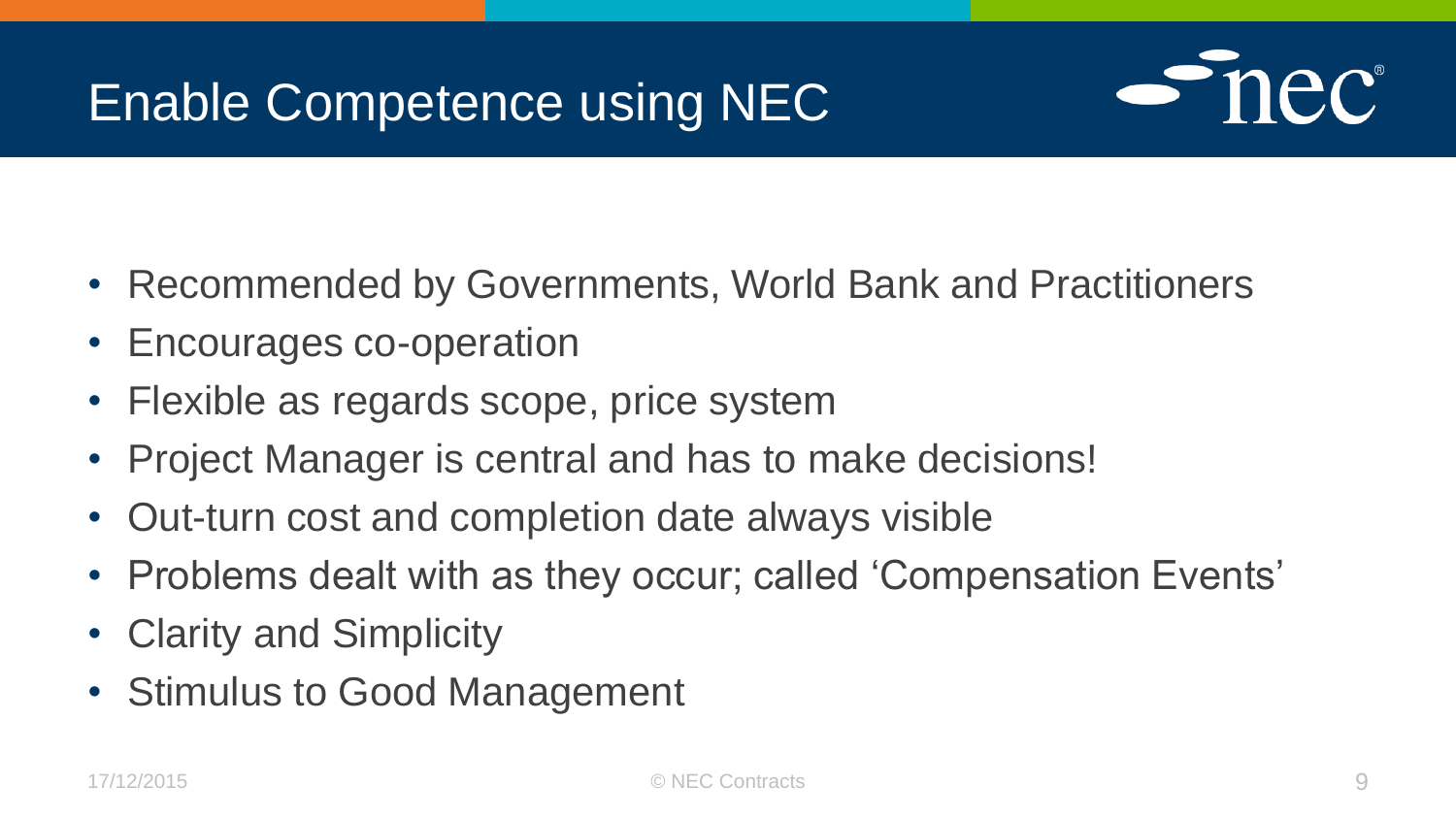#### Challenges remaining



- NEC is not panacea on its own
- Aim for zero Z clauses
- Demystify NEC that resources is not an issue
- Supply chain to be rewarded for the value created
- Clients to accept supply chain's gain share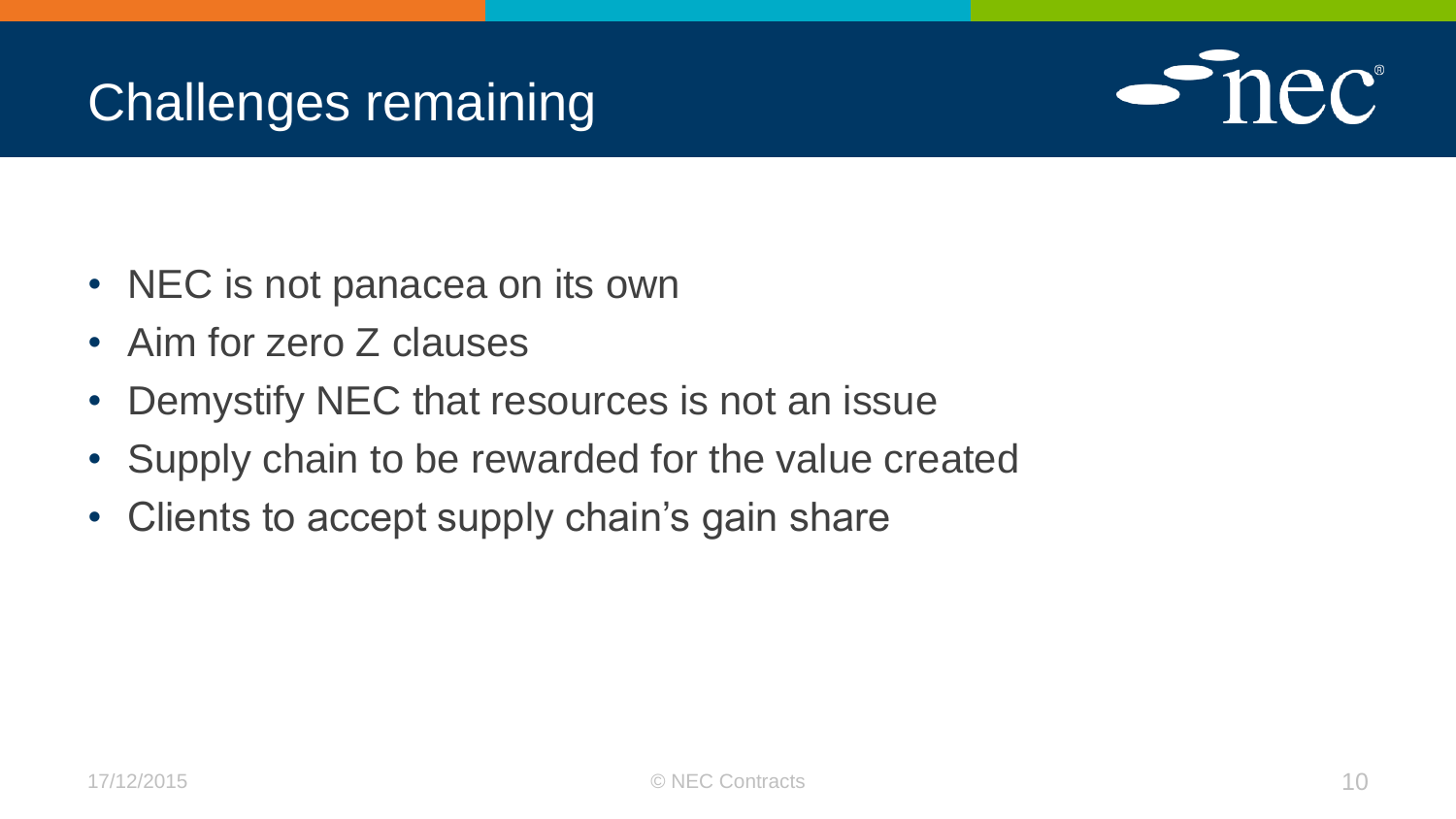## The results when adopted properly



- Egan 10 years on:
	- 20-30% cost reductions,
	- $-40\%$  less time,
	- profit increased,
	- 69% improvement in safety,
	- 80% better productivity,
	- expected cost improvement year on year which has been beaten,
	- improved customer satisfaction
- talents attracted to construction industry 17/12/2015 © NEC Contracts 11